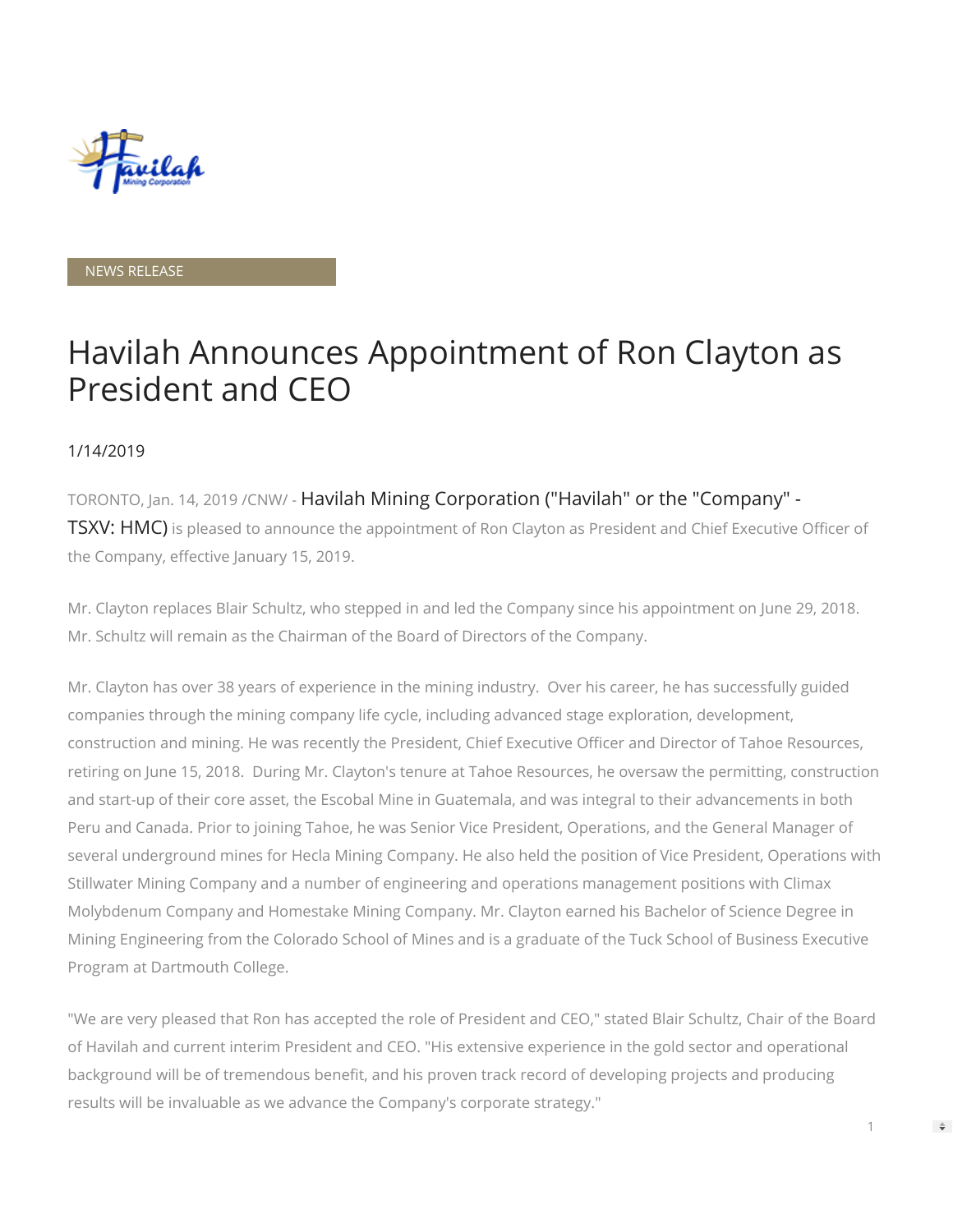"I am excited to be a part of what I envision to be a robust growth period for Havilah and look forward to leading the Company through this transformational stage" stated Mr. Clayton. "From what I have seen, there are significant opportunities to expand the existing resources at Havilah, optimize current operations, and create value for our shareholders through a disciplined approach to both growth and productivity enhancement."

In connection with Mr. Clayton being appointed as President and CEO, he has been granted 400,000 options to purchase common shares of the Company pursuant to the Company's Share Option Plan. Such options have an exercise price of \$0.31 per common share and expire on January 15, 2024. The options vest as to one-third immediately and one-third after the first and second anniversaries of the date of grant. Mr. Clayton has also been granted 500,000 restricted share units ("RSU"), to vest one-third upon approval of the Company's shareholders of the RSU plan at the Annual General Meeting and one-third after the first and second anniversaries from the effective date of his appointment.

The Company is also pleased to announce that Shaun Heinrichs, Interim Chief Financial Officer, will continue as the Company's Chief Financial Officer. Mr. Heinrichs has been involved with the Company since the spin out from Klondex Mines earlier in 2018, and has been a key part of the transition team since that time. Mr. Heinrichs has over 20 years of experience, primarily in the mining industry, working mostly with Canadian and US publicly listed companies at various stages of development, including early stage exploration to underground producing mines.

## About Havilah Mining Corporation

Havilah is a junior gold producer that owns the True North mine and mill complex currently processing historic tails. In addition to operating True North in Bissett, Manitoba, Havilah owns approximately 43,600 hectares of land surrounding the 40 hectare package that True North is located. Havilah believes their Rice Lake land package is a prime exploration opportunity to create a mining district with a central milling facility. Also, the Company owns the Tully project in Timmins, Ontario. The Company intends to focus on both organic growth opportunities and accretive acquisition opportunities in North America.

## ON BEHALF OF THE BOARD OF DIRECTORS

Blair Schultz

Chairman and Interim President and Chief Executive Officer

Neither the TSXV nor its Regulatory Services Provider (as that term is defined in the policies of the TSXV) accepts responsibility for the adequacy or accuracy of this news release.

 $\Rightarrow$